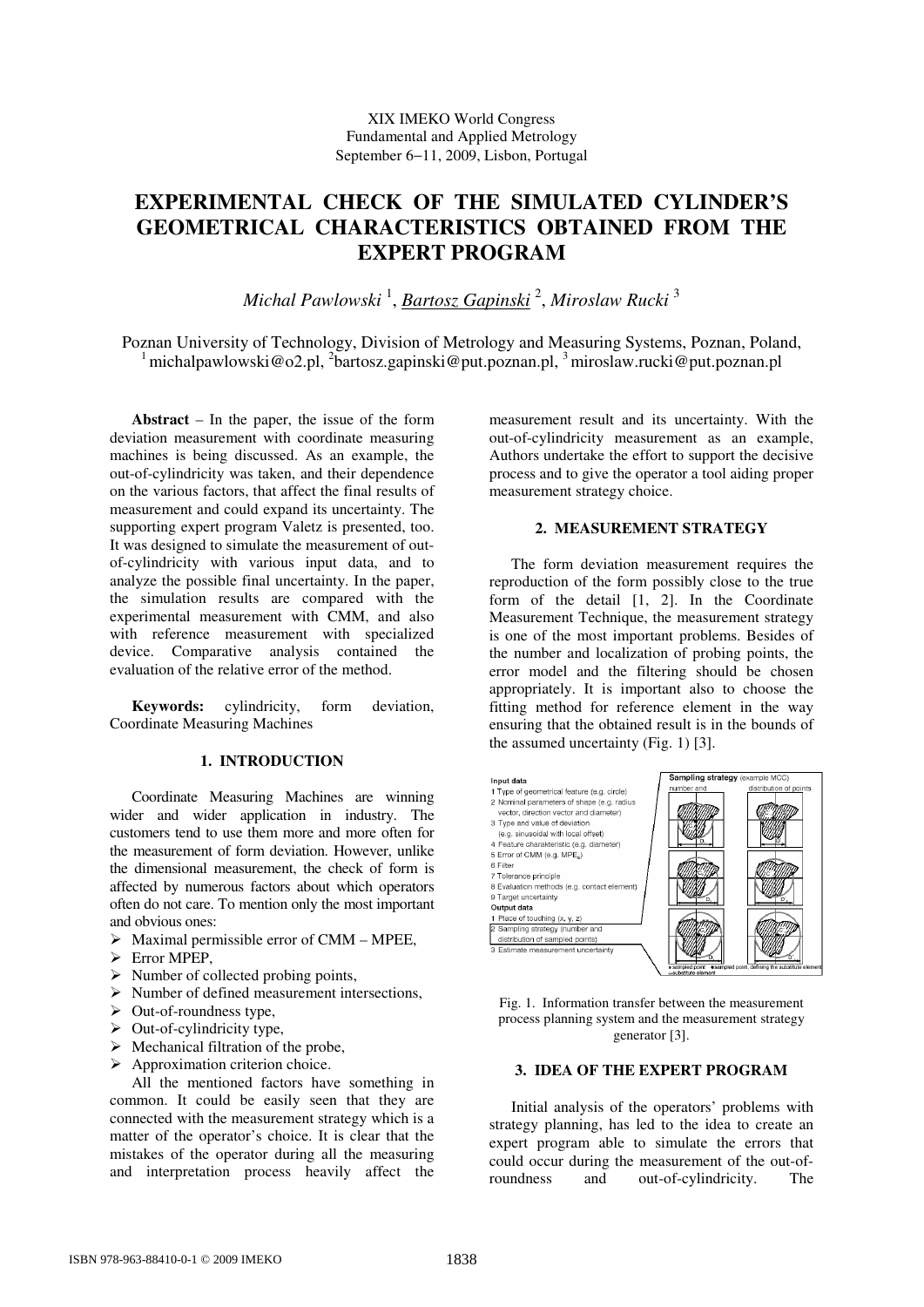investigations and works started, and the final version of the program will be aiding the operator's decision on the number and localization of the probing points allowing to obtain the information on the form deviation of given type with assumed uncertainty.

Hence, the Author's purpose was metrological analysis of the form deviation measurement with Coordinate Measuring Machine and creation of new expert software that would enable the full metrological analysis of the decisive and measurement process in order to determine errors and their influence on the final measurement result.

#### **4. EXPERIMENTAL VERIFICATION**

The algorithms applied in the program underwent experimental verification [4].

Test with the CMM was performed in two stages:

- $\triangleright$  Repeatability test the measurement of the same cylinder oriented in the same coordinate system was repeated 30 times.
- $\triangleright$  Repeatability test with coordinate system rotation – the same cylinder was measured with rotation of the coordinate system. Step was 5º in the range from 0 to 90º.

# **5. PRACTICAL SOFTWARE TESTS**

# *5.1. Test for various measuring machines*

In order to determine influence of the CMM's inaccuracy on the simulation algorithms [5], the following test was performed. The measurement of cylinder of the same parameters was simulated for various errors of CMM given by the producers for DEA Global machine as  $MPE<sub>E</sub> = \pm 1.5 + L/333 \mu m$ and Wenzel LH54 as MPE<sub>E</sub> =  $\pm 3.0$  + L/350 $\mu$ m. Both machines had various sampling systems installed. For the reference measurement, the specialized device PIK-2 for the form deviation measurement of the rotary-symmetrical details was used. The radial deviation of the device rotation is  $(0.02 + 5H/10000)$ µm. For the comparative analysis, the same shafts measured with CMM were examined. The cylindricity was calculated from 5 intersections, repeated 30 times.

The results of simulations and measurement are presented in the Table 1 and in the Fig. 2. They prove satisfactory level of the simulation quality.

|                                             |  | Table 1. Simulation and measurement results for the |  |
|---------------------------------------------|--|-----------------------------------------------------|--|
| machines with different permissible errors. |  |                                                     |  |

|                                                          | <b>CMM DEA</b> |            | <b>CMM</b> Wenzel |            |  |  |  |
|----------------------------------------------------------|----------------|------------|-------------------|------------|--|--|--|
| Number                                                   | Measure-       | Simulation | Measure-          | Simulation |  |  |  |
| of                                                       | ment with      | with       | ment with         | with       |  |  |  |
| probing                                                  | <b>CMM</b>     | program    | <b>CMM</b>        | program    |  |  |  |
| points                                                   | <b>DEA</b>     | Valetz     | Wenzel            | Valetz     |  |  |  |
|                                                          | μm             | μm         | $\mu$ m           | μm         |  |  |  |
| $\overline{4}$                                           | 9.16           | 31.39      | 11.20             | 30.69      |  |  |  |
| 8                                                        | 32.26          | 34.53      | 33.90             | 35.16      |  |  |  |
| 12                                                       | 35.69          | 36.76      | 37.30             | 37.71      |  |  |  |
| 16                                                       | 36.68          | 36.51      | 39.50             | 38.50      |  |  |  |
| 20                                                       | 37.59          | 37.45      | 40.30             | 38.66      |  |  |  |
| 24                                                       | 38.84          | 37.84      | 41.90             | 39.06      |  |  |  |
| 28                                                       | 37.24          | 37.97      | 41.10             | 39.38      |  |  |  |
| 32                                                       | 37.57          | 38.06      | 40.50             | 39.61      |  |  |  |
| 64                                                       | 38.75          | 39.06      | 41.00             | 40.99      |  |  |  |
| Reference measurement with specialized device<br>PIK2 µm |                |            |                   |            |  |  |  |
| 38.67                                                    |                |            |                   |            |  |  |  |



Fig. 2. Simulation and measurement results.

#### *5.2. Repeatability test for the cylinder*

To evaluate repeatability of the obtained results, the test was performed in two stages:

- $\geq$  30 times measurement in the same fixation,
- $\triangleright$  measurement in the coordinate system rotating with step of 5 degrees.